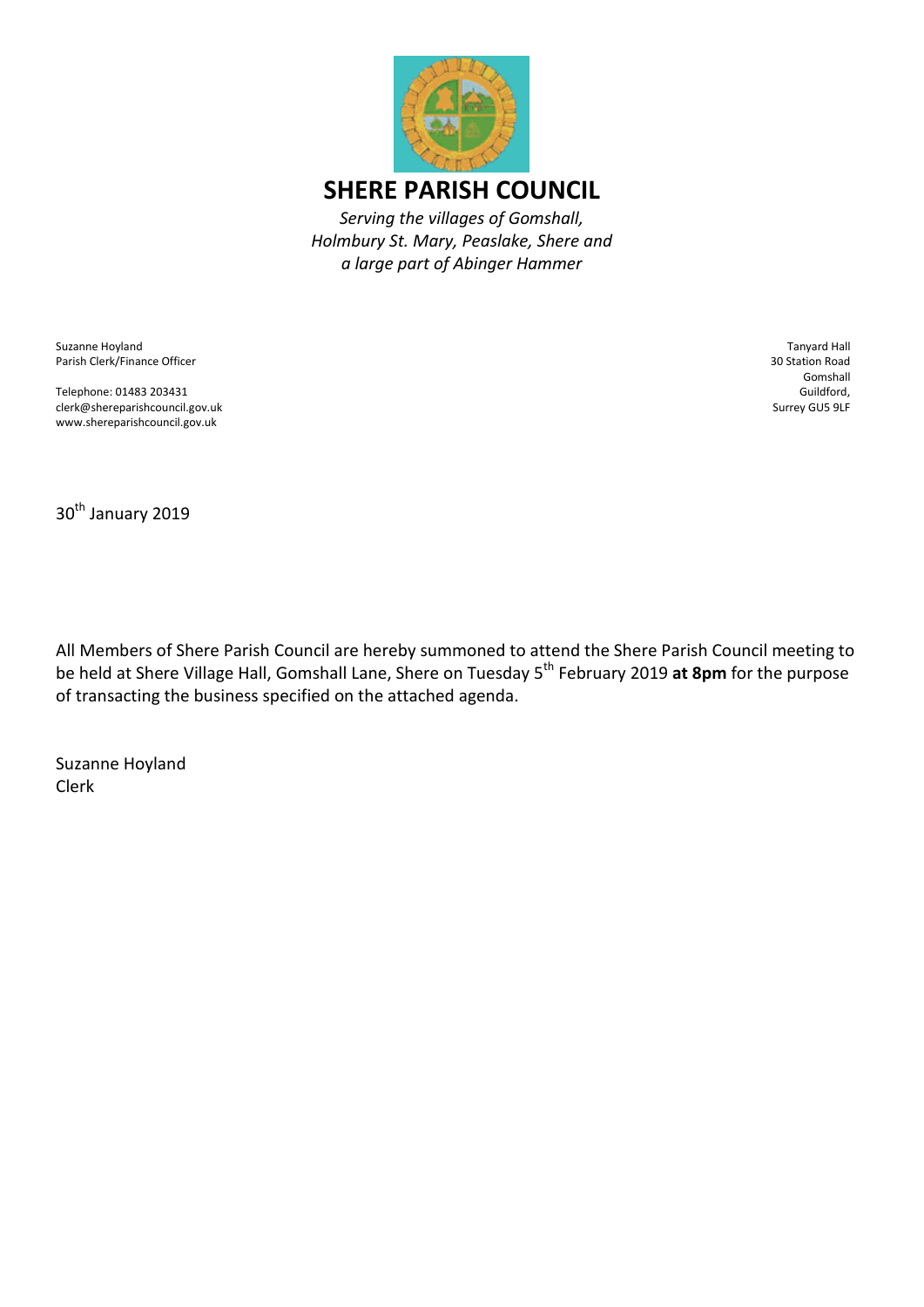

*Serving the villages of Gomshall, Holmbury St. Mary, Peaslake, Shere and a large part of Abinger Hammer*

**Suzanne Hoyland Parish Clerk/Finance Officer Telephone: 01483 203431**

**clerk@ShereParishCouncil.gov.uk www.ShereParishCouncil.gov.uk**

**Tanyard Hall 30 Station Road Gomshall Guildford, Surrey. GU5 9LF**

## **COUNCIL MEETING 8.00PM ON TUESDAY, 5th FEBRUARY 2019**

Shere Village Hall, Gomshall Lane, Shere

## **AGENDA**

| Ref:   | Item:                                                                                           | Led by:   |
|--------|-------------------------------------------------------------------------------------------------|-----------|
| 18/179 | To accept apologies and reasons for absence in accordance with the Local                        | Clerk     |
|        | Government Act 1972, Schedule 12, paragraph 40                                                  |           |
| 18/180 | <b>Declaration of Personal or Prejudicial Interests</b>                                         | Chairman  |
|        | Declarations by Councillors on any of the agenda items below.                                   |           |
| 18/181 | Declaration of gifts or hospitality over £25. Members are reminded that once a                  | Chairman  |
|        | declaration of gifts or hospitality has been made then a new Form of Financial and Other        |           |
|        | Registerable Interests must be completed                                                        |           |
| 18/182 | SHORT ADJOURNMENT TO ENABLE THE PUBLIC TO ADDRESS THE COUNCIL                                   |           |
| 18/183 | Approval of the Minutes of the Council meeting held on the 9th January 2019                     | Clerk     |
|        | <b>ITEMS FOR DECISION:</b>                                                                      |           |
| 18/184 | <b>Finance matters</b>                                                                          | RFO/RD    |
|        | Approval of income and expenditure for the month ended January 2019                             |           |
|        | To note bank reconciliations and statement balances for month ended January                     |           |
|        | 2019                                                                                            |           |
|        | To note income and expenditure against budget and earmarked reserves to end<br>$\bullet$        |           |
|        | of January 2019                                                                                 |           |
|        | To note response from the Internal Auditor regarding acceptable levels of<br>$\bullet$          |           |
|        | earmarked and general reserves                                                                  |           |
|        | To note VAT expenditure for January 2019                                                        |           |
| 18/185 | Peaslake Farm Steering Committee - to receive minutes of the $30th$ January meeting             | <b>RD</b> |
| 18/186 | Shere Pool - to receive the notes following the meeting between representatives of the          | <b>RD</b> |
|        | Parish Council and Shere Swimming Pool Committee on 23 <sup>rd</sup> January 2019 and           |           |
|        | consideration of next steps                                                                     |           |
| 18/187 | The Well and Wall, Shere:                                                                       |           |
|        | To Note transfer of title from Shere Manor Estate to the Council.                               |           |
|        | Wall - to receive an update                                                                     |           |
| 18/188 | Surrey Hills Highways Working Group Meeting - to receive a report                               | <b>BA</b> |
| 18/189 | Polling Places Review 2019 - to consider any comments for the review regarding the              |           |
|        | polling places within the Parish                                                                |           |
| 18/190 | General Purposes Committee, 16 <sup>th</sup> January 2019 - to receive minutes and consider the |           |
|        | following Recommendations:                                                                      |           |
|        | Revised Tender Documents for Parish Maintenance Contracts<br>$\bullet$                          |           |
|        | Holmbury St Mary Pavilion and Football Pitch annual rolling Lettings Agreement<br>$\bullet$     |           |
|        | £550 per year                                                                                   |           |